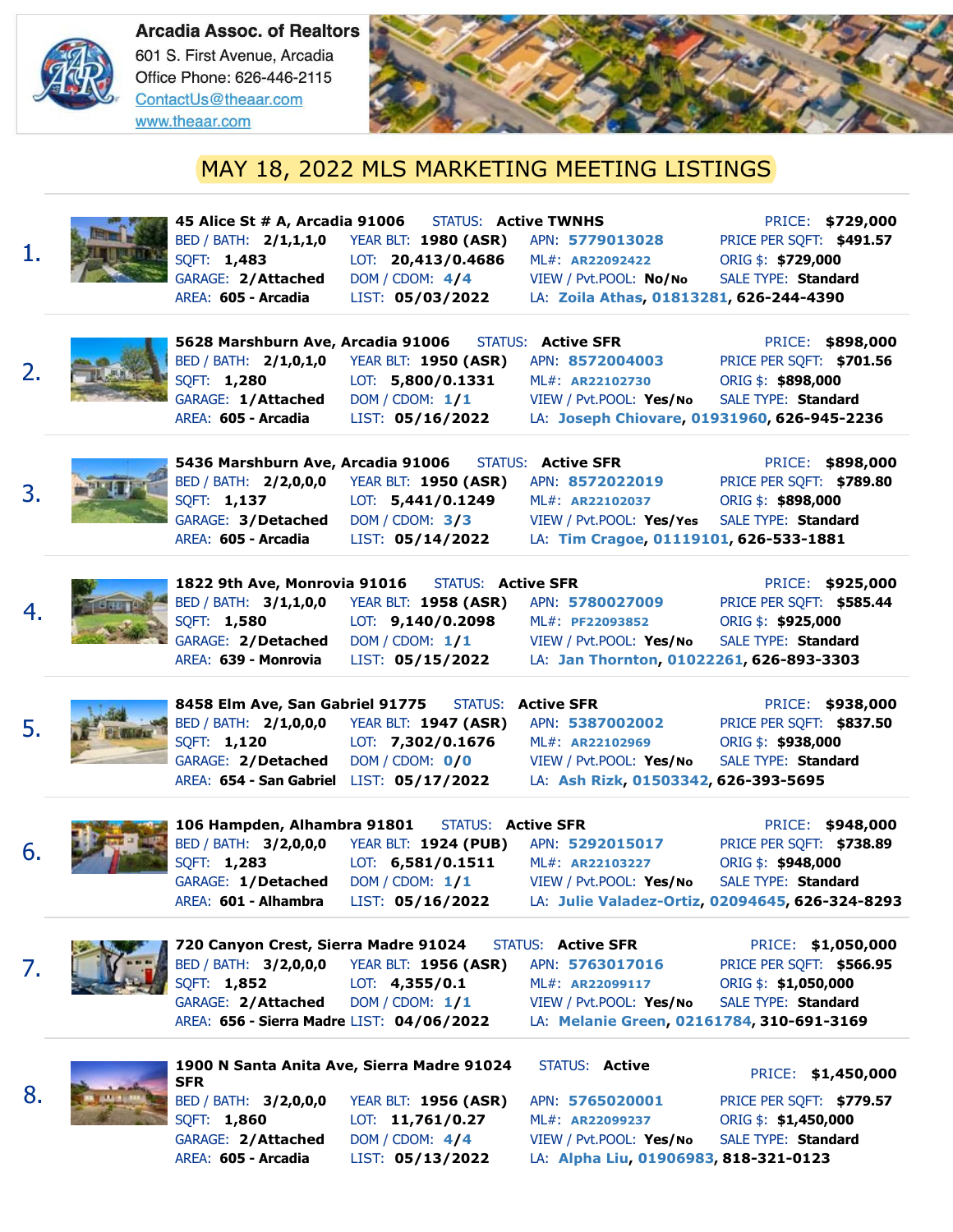



# MAY 18, 2022 MLS MARKETING MEETING LISTINGS

| 9.  | 2325 Florence Ave, Arcadia 91007<br>BED / BATH: 3/1,1,1,0<br>SQFT: 1,721<br>GARAGE: 2/Attached<br>AREA: 605 - Arcadia                                       | <b>STATUS:</b><br><b>YEAR BLT: 1958 (PUB)</b><br>LOT: 10,350/0.2376<br>DOM / CDOM: $1/1$<br>LIST: 05/16/2022              | <b>Active SFR</b><br>APN: 5787011024<br>ML#: AR22103034<br>VIEW / Pvt.POOL: No/No<br>LA: Linda Lam, 01706282, 626-807-6553            | PRICE: \$1,500,000<br>PRICE PER SQFT: \$871.59<br>ORIG \$: \$1,500,000<br>SALE TYPE: Standard                                                  |
|-----|-------------------------------------------------------------------------------------------------------------------------------------------------------------|---------------------------------------------------------------------------------------------------------------------------|---------------------------------------------------------------------------------------------------------------------------------------|------------------------------------------------------------------------------------------------------------------------------------------------|
| 10. | 248 E Bellevue, Pasadena 91101<br>BED / BATH: 4/3,0,0,0<br>SQFT: 2,544<br>GARAGE: 0<br>AREA: 647 - Pasadena<br>(SW)                                         | <b>YEAR BLT: 1907 (PUB)</b><br>LOT: 7,665/0.176<br>DOM / CODM: 0/0<br>LIST: 05/12/2022                                    | <b>STATUS: Coming Soon SFR</b><br>APN: 5722019002<br>ML#: AR22098336<br>VIEW / Pvt.POOL: No/No                                        | PRICE: \$1,700,000<br>PRICE PER SQFT: \$668.24<br>ORIG \$: \$1,700,000<br>SALE TYPE: Trust<br>LA: Cedrick Jihanian, 01968758, 310-926-8218     |
| 11. | 579 Acacia St, Sierra Madre 91024<br>BED / BATH: 4/3,0,0,0 YEAR BLT: 1968<br>SQFT: 2,501<br>GARAGE: 3/Attached<br>AREA: 656 - Sierra Madre LIST: 05/10/2022 | <b>STATUS:</b><br>LOT: $15,752/0.36$<br>DOM / CODM: 5/5                                                                   | <b>Active SFR</b><br>APN: 5764006029<br>ML#: P1-9476<br>VIEW / Pvt.POOL: Yes/No<br>LA: Reni Rose, 00975915, (626) 437-6000            | PRICE: \$1,788,000<br>PRICE PER SQFT: \$714.91<br>ORIG \$: \$1,788,000<br>SALE TYPE: Standard                                                  |
| 12. | 326 E Forest Ave, Arcadia 91006<br>BED / BATH: 5/1,3,0,0<br>SQFT: 3,891<br>GARAGE: 2/Attached<br>AREA: 605 - Arcadia                                        | <b>YEAR BLT: 1992 (ASR)</b><br>LOT: 8,066/0.1852<br>DOM / CDOM: 1/1<br>LIST: 05/09/2022                                   | <b>STATUS: Active SFR</b><br>APN: 5772023006<br>ML#: AR22103217<br>VIEW / Pvt.POOL: Yes/No<br>LA: Donna Baker, 01308772, 310-489-1021 | PRICE: \$1,795,000<br>PRICE PER SQFT: \$461.32<br>ORIG \$: \$1,795,000<br>SALE TYPE: Standard                                                  |
| 13. | 31 E Alegria Ave, Sierra Madre 91024<br>SQFT: 2,292<br>GARAGE: 3/Detached<br>AREA: 656 - Sierra Madre LIST: 05/06/2022                                      | BED / BATH: 3/3,0,0,0 YEAR BLT: 1930 (APP)<br>LOT: 11,527/0.2646<br>DOM / CDOM: 7/7                                       | <b>STATUS: Active SFR</b><br>APN: 5762014018<br>ML#: AR22097558<br>VIEW / Pvt.POOL: Yes/No<br>LA: James Moran, 01425464, 626-644-4426 | PRICE: \$1,800,000<br>PRICE PER SQFT: \$785.34<br>ORIG \$: \$1,800,000<br>SALE TYPE: Standard                                                  |
| 14. | 155 Olivera Ln, Sierra Madre 91024<br>BED / BATH: 5/2,2,1,0<br>SQFT: 3,514<br>GARAGE: 2/Attached<br>AREA: 656 - Sierra Madre LIST: 05/16/2022               | <b>YEAR BLT: 1963</b><br>LOT: 19,582/0.44<br>DOM / CDOM: 1/1                                                              | <b>STATUS: Active SFR</b><br>APN: 5766019022<br>ML#: P1-9555<br>VIEW / Pvt.POOL: Yes/Yes                                              | PRICE: \$1,950,000<br>PRICE PER SQFT: \$554.92<br>ORIG \$: \$1,950,000<br>SALE TYPE: Standard<br>LA: Cariy Hernandez, 01211566, (626) 862-3591 |
| 15. | 2214 Canyon Rd, Arcadia 91006<br>BED / BATH: 4/3,0,0,0<br>SQFT: 3,001<br>GARAGE: 0<br>AREA: 605 - Arcadia                                                   | <b>STATUS: Active SFR</b><br><b>YEAR BLT: 1959 (ASR)</b><br>LOT: $11,076/0.2543$<br>DOM / CDOM: $1/1$<br>LIST: 05/13/2022 | APN: 5765032016<br>ML#: AR22096742<br>VIEW / Pvt.POOL: Yes/No<br>LA: Ash Rizk, 01503342, 626-393-5695                                 | PRICE: \$1,998,000<br>PRICE PER SQFT: \$665.78<br>ORIG \$: \$1,998,000<br>SALE TYPE: Standard                                                  |
|     | 916 Panorama Dr, Arcadia 91007                                                                                                                              | BED / BATH: 4/1,3,0,0 YEAR BLT: 1949 (ASR)                                                                                | <b>STATUS: Active SFR</b><br>APN: 5777001014                                                                                          | PRICE: \$2,288,000 ↓<br>PRICE PER SQFT: \$553.86                                                                                               |



BED / BATH: **4/1,3,0,0** SQFT: **4,131** GARAGE: **0** AREA: **605 - Arcadia** DOM / CDOM: **21/61**

YEAR BLT: **1949 (ASR)** LOT: **11,747/0.2697** LIST: **04/25/2022** LA: **Fred Ashkar, 00925837, 818-681-4975**

VIEW / Pvt.POOL: **Yes/Yes** SALE TYPE: **Standard**

ML#: **AR22084794** ORIG \$: **\$2,498,000**